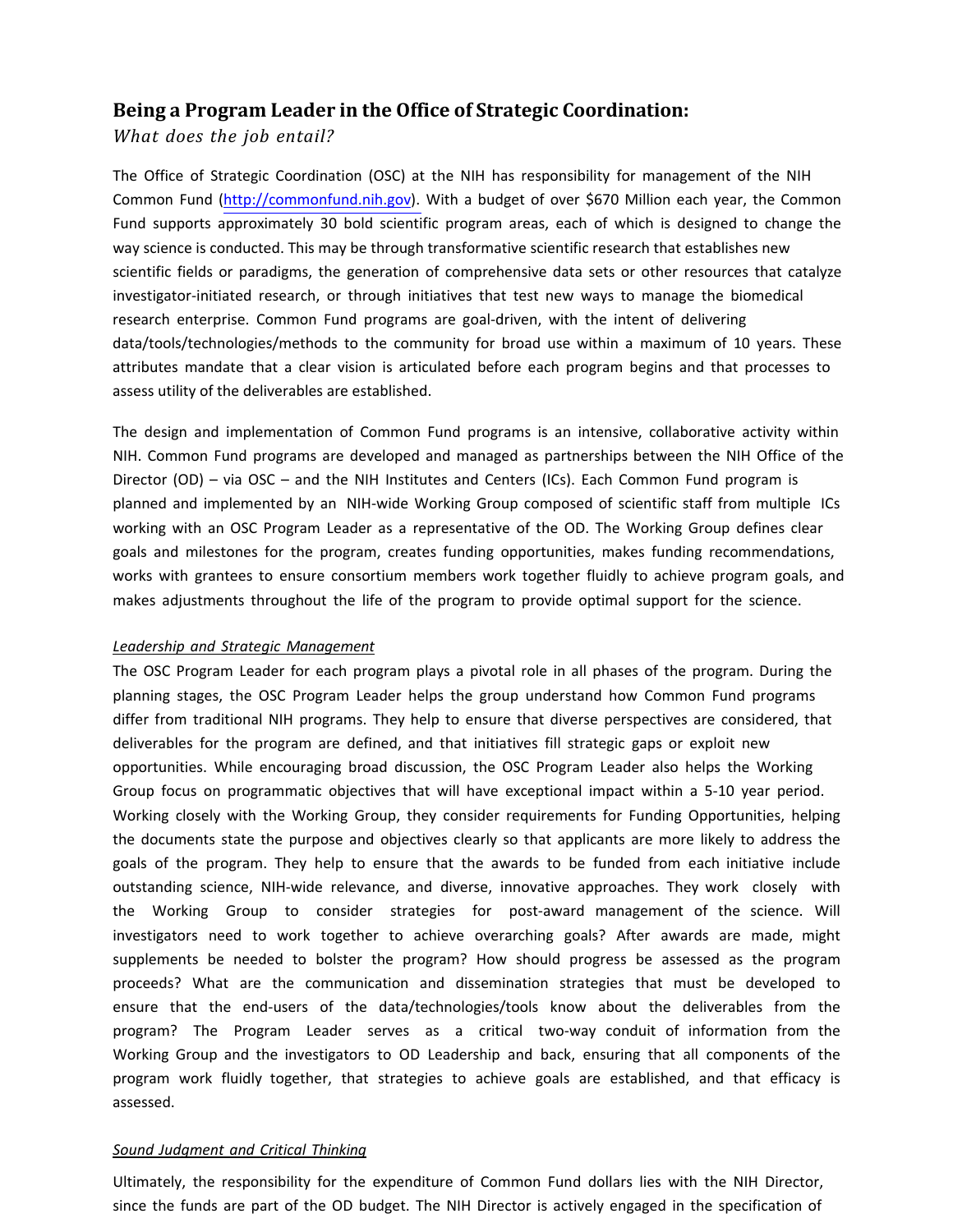goals for Common Fund programs and for the development of a general budget envelope. They also provide guidance with respect to specific funding initiatives that may contribute to the programmatic goals. However, decision-making responsibility for each program after the broad plans are established is delegated to the Deputy Director of NIH for Program Coordination, Planning, and Strategic Initiatives. As OSC lies within the Division of Program Coordination, Planning, and Strategic Initiatives (DPCPSI), the OSC Director provides approvals for details of each program. Decisions are based on recommendations from the program Working Group. The OSC Program Leader helps to build consensus for these recommendations and provides additional perspectives to OSC Leadership. Leadership includes the OSC Director, the Deputy Director, and three Assistant Directors who oversee the three program teams in the office, and serve as the direct supervisors for the Program Leaders on their teams.

OSC program teams are divided into three categories based on the type of research activities conducted by Common Fund programs. Programs managed by the Transformative Scientific Discovery team establish new scientific principles, models, and research resources. They also transform scientific knowledge and paths to discovery. Programs overseen by the Catalytic Data Resources team generate biomedical research data, as well as exploring ways to make large, complex datasets more findable, accessible, interoperable, and reusable, or FAIR, so that the entire research community can use the data to make new discoveries. Common Fund programs managed by the Re-engineering the Research Enterprise team facilitate development of new therapies or preventative strategies as well as testing and evaluating new models for supporting the biomedical/behavior research workforce.

The OSC Program Leaders work with OSC Leadership to consider requests from all programs for possible expansion. Analysis of relevance to the overarching goals of the program is keenly important, but a critical examination of the science and proposed costs is also imperative. On occasion, program contraction or elimination may also be considered. Recommendations are justified to the DPCPSI Director, which includes a discussion of the program as a whole. While deep scientific expertise on all Common Fund programs would be difficult for an individual to achieve, the OSC Program Leader provides sufficient expertise on their program areas and of the specific matter at hand to allow for sound decision making on all funding issues. They balance advocacy for the program with stewardship of the Common Fund.

### *Representing the Office of the Director*

OSC Program Leaders play a crucial role in representing the NIH Office of the Director to external groups. During the course of planning each program, extensive interaction with the scientific community and other stakeholders occurs. OSC Program Leaders interact with these individuals to foster discussion of the cutting edges of science: what are the most exciting opportunities in science for which Common Fund investment can have a transformative impact? Development of ideas for new Common Fund programs requires that OSC Program Leaders articulate the criteria for Common Fund programs clearly: what types of issues are suitable for the Common Fund, and what are not? This